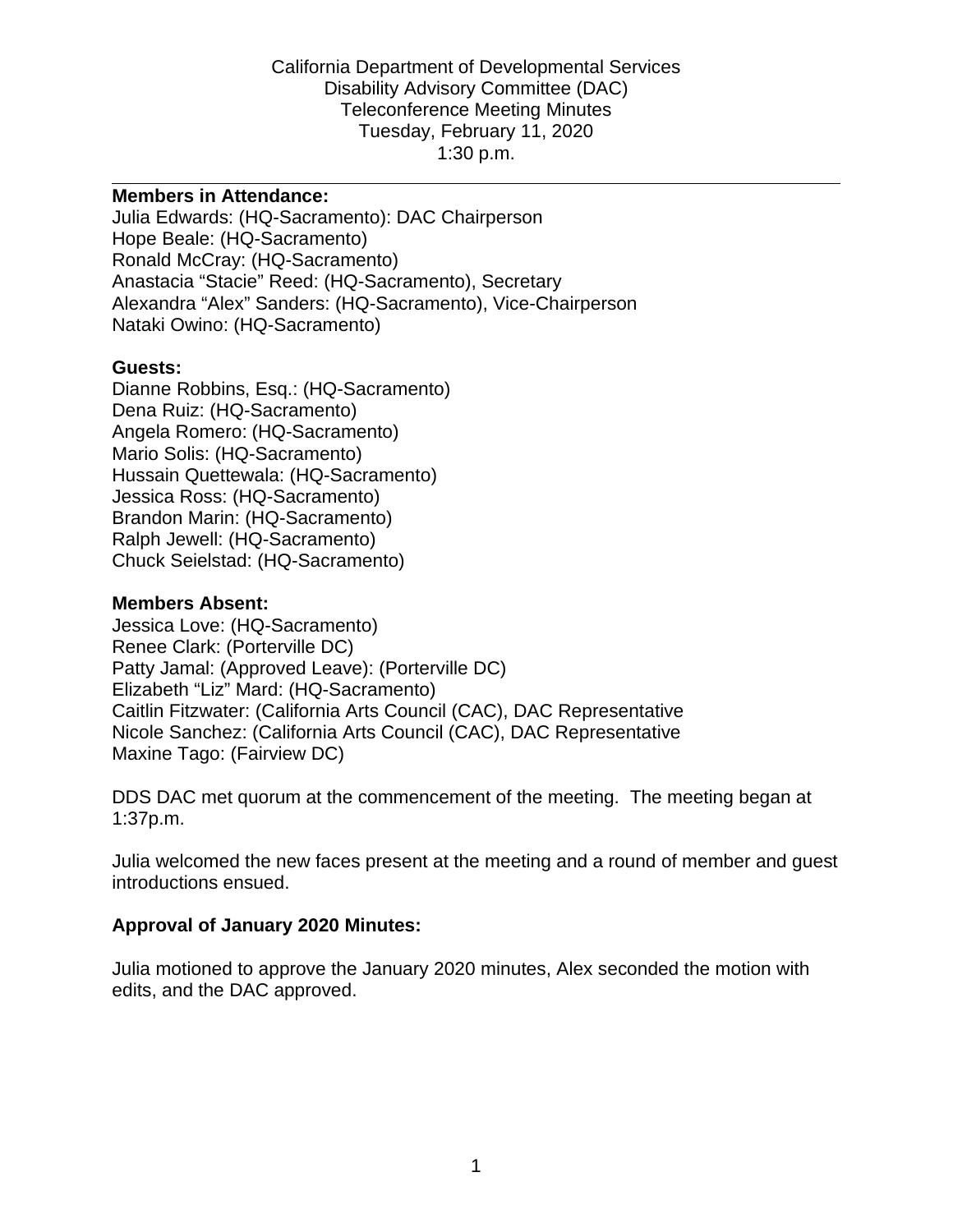### **Sub-committee Reports:**

• **Speakers and Trainings Subcommittee:**

## **Windmills Training**:

- Mario shared that the Department of Child Support Services' (DCSS) Equal Employment Opportunity Office is putting together a disability awareness training for their staff and extended an invitation for DDS' DAC to participate. The training is entitled "Windmills" and it will be delivered by staff from the Department of Rehabilitation.
- Dena mentioned that a colleague, Monica Claypool, wanted to include another department in this training because DCSS is a smaller organization.
- Monica is hoping to conduct this training at DCSS; however, DDS may also wish to explore hosting this training.
- The membership was amenable to this idea and discussed the possibility of having the training as a future DAC event.
- The membership discussed coming up with a firm date for a proposed DDS training.
- The membership discussed travel logistics in case the membership decides to attend this training off site at DCSS.

## **Nadine Burke-Harris**:

- Julia mentioned that the first Surgeon General of California, Dr. Nadine Burke-Harris, has an office in the Bateson Building.
- At the January 2020 DAC meeting, Dianne had mentioned this information, and that Dr. Burke-Harris is a subject matter expert on this topic of trauma informed care (TIC). TIC is a priority for Dr. Burke-Harris.
- Julia recommended the membership check out the Ted Talks segment where Dr. Burke-Harris talks about her work around TIC. Currently this topic is high profile in California as Gavin Newsome has proposed funding for Adverse Childhood Events screening, when a child is seen in a pediatric clinic.
- Julia indicated that she reached out to Dr. Burke-Harris' scheduler to see if she could get on her calendar for a possible discussion about a future presentation.
- Julia relayed her ideas for turning this information into a training for DDS management.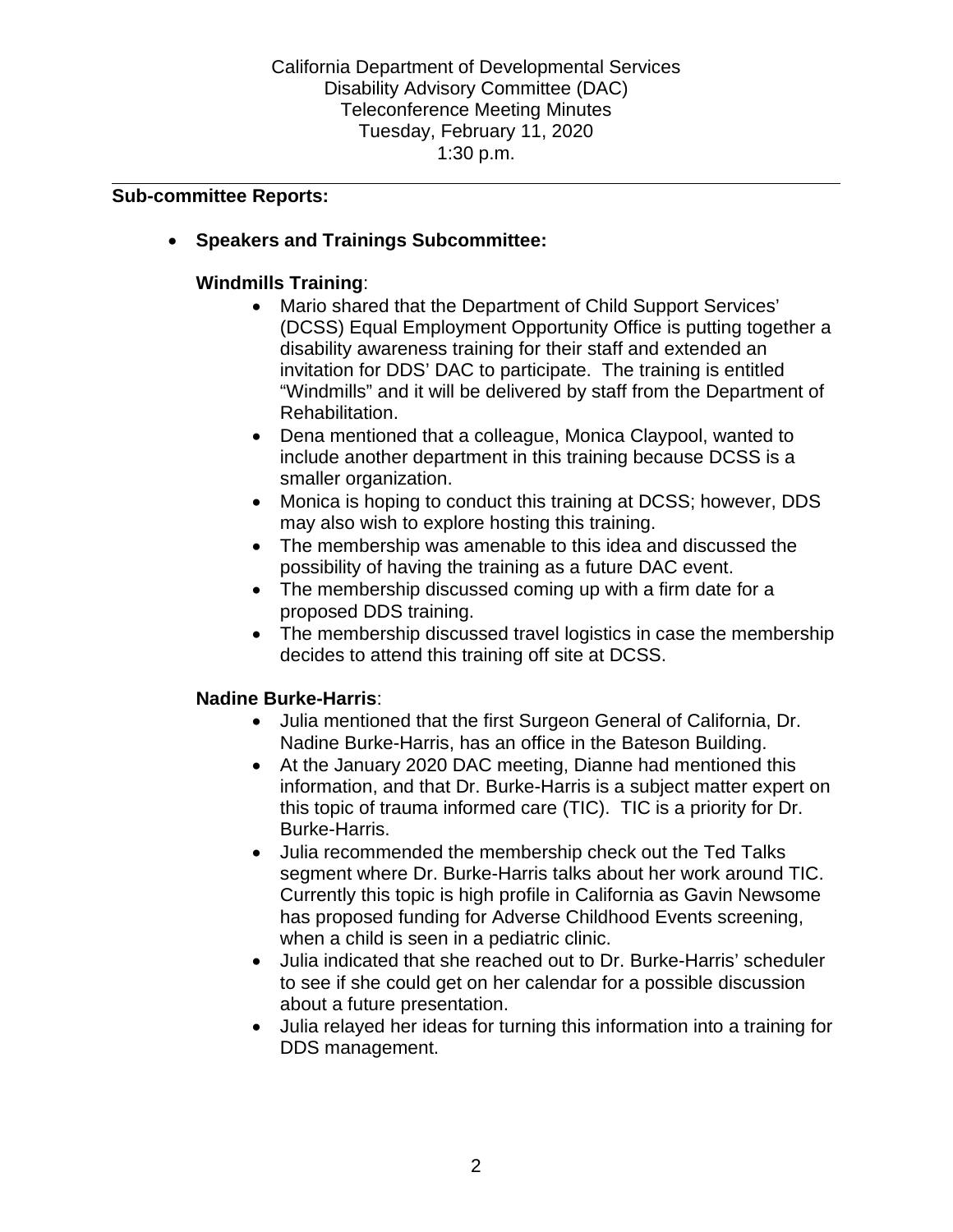• Dianne recommended that the Director be informed of this communication with Dr. Burke-Harris, and Mario stated he would consult with John Doyle and report back to the DAC.

### • **DAC Recruitment and Renewals**

- Julia indicated that the final push for DAC applications is in progress and she is waiting until February 19, 2020, to see if the DAC receives additional applications.
- The applications will then be reviewed and vetted by the subcommittee.
- The DAC Chair will send the currently pending applications to the Office of Human Rights and Advocacy Services (OHRAS) to send to the Director's office for approval.
- While recruitment season starts in the month of November, and officially ends in the month of January, Julia encouraged the membership to recruit throughout the year whenever possible.
- Mario asked what efforts have been made towards recruiting amongst the developmental center staff. Julia replied that the only two facilities open are Porterville and Canyon Springs.
- Other developmental center staff are not easily reachable now as they work in care homes or the community, and there is no way to communicate with them.
- Dianne suggested setting a date that the applications be submitted to the Director for approval. The membership agreed on March 2, 2020, as the deadline. Alex indicated that she would schedule a review meeting for the executive membership prior to March 1, 2020.
- The members discussed how the process for submitting applications has changed and mentioned the appropriate methods for sending department-wide emails.

### • **Signage and Logo Subcommittee**:

• The committee had nothing to report at this time.

## • **ADA Taskforce Subcommittee**

• Julia reported that everything is currently compliant, but the subcommittee continues to monitor and review areas of concerns in the Bateson building.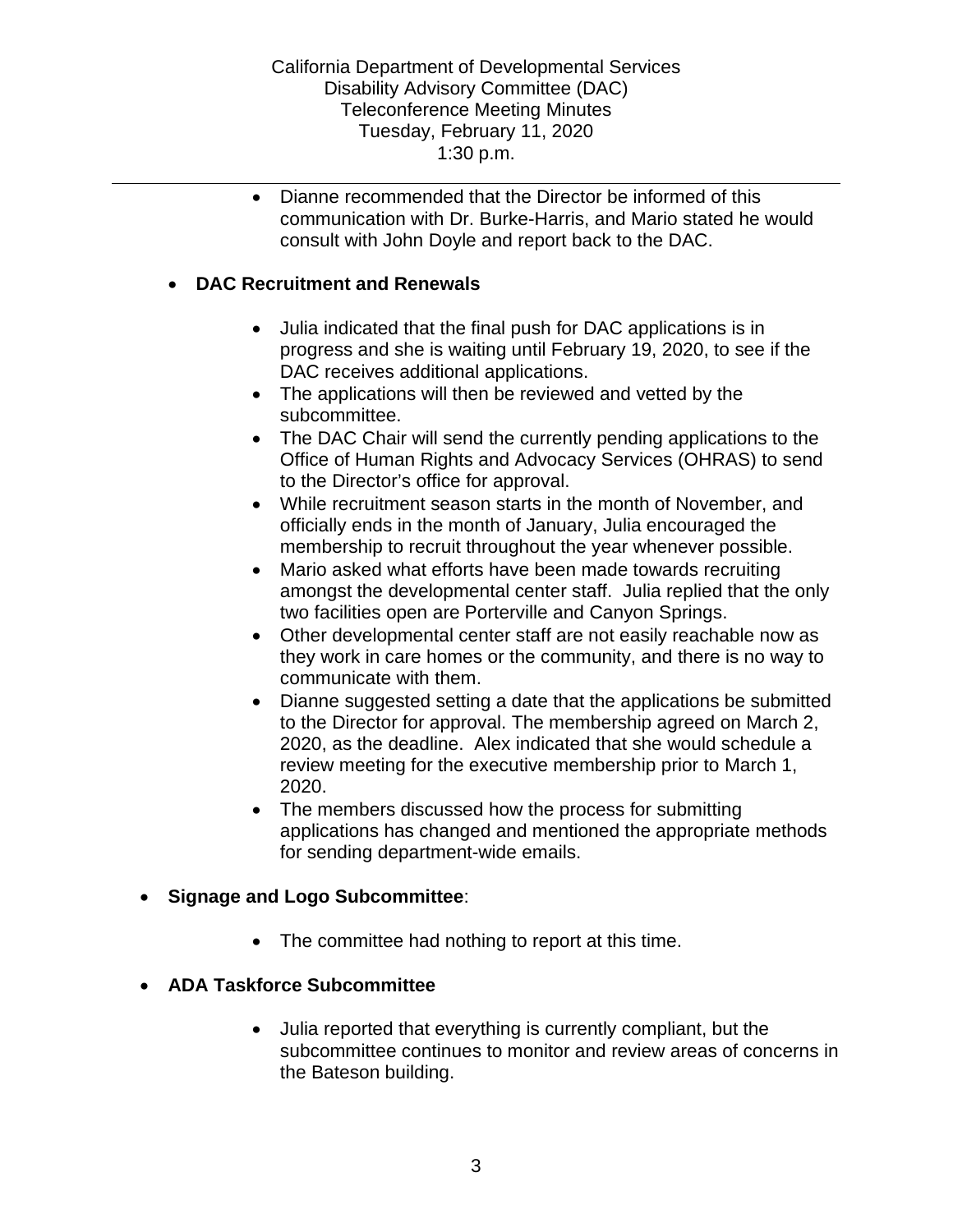- A doorstop for the wooden door at the first-floor restroom (near the loading dock) has been made available to prop the door open for accessibility. Julia will be working with DGS to place a sign near the door, indicating to leave the door open.
- Julia reported that the handsfree button at the restrooms near Room 340 is stubborn and takes a special touch to operate, but it does open.
- Dianne will accompany Julia and Alex at the next Monthly Building Meeting with the Department of General Services (DGS), California Health and Human Services, and Department of State Hospitals.
- Julia mentioned that a suggestion was made a few months ago regarding setting up a barcode system that would generate fix-it tickets. This suggestion was made because the existing DGS ticketing system, Maximo, has proven unreliable in the past as it was reported that tickets were removed from the system before the issue is fixed.
- Julia mentioned that the answers to the questions that came up at the January 2020 DAC meeting regarding the ADA compliance of the cubicles at the Allenby Building are forthcoming.

# • **DDS DAC Homepage Subcommittee**

- The subcommittee will have more updates at the next meeting**.**
- **Annual By-Law Review Subcommittee:**
	- Julia reported that the committee is near completion of the DAC By-Law revisions. Upon completion, the draft will need to be reviewed by OHRAS and Legal (Dianne). The revisions must be approved by the Director.

## • **DDS CAC DAC Charter Subcommittee:**

- Julia reported that the manager responsible for reviewing the Charter is no longer working for the CAC.
- Caitlin is one of the DAC's CAC representatives. Caitlin indicated that she will keep the DAC apprised of the hiring efforts to fill for the manager and the status of their review for the DAC Charter.

## **Announcements**

• The committee had nothing to report at this time.